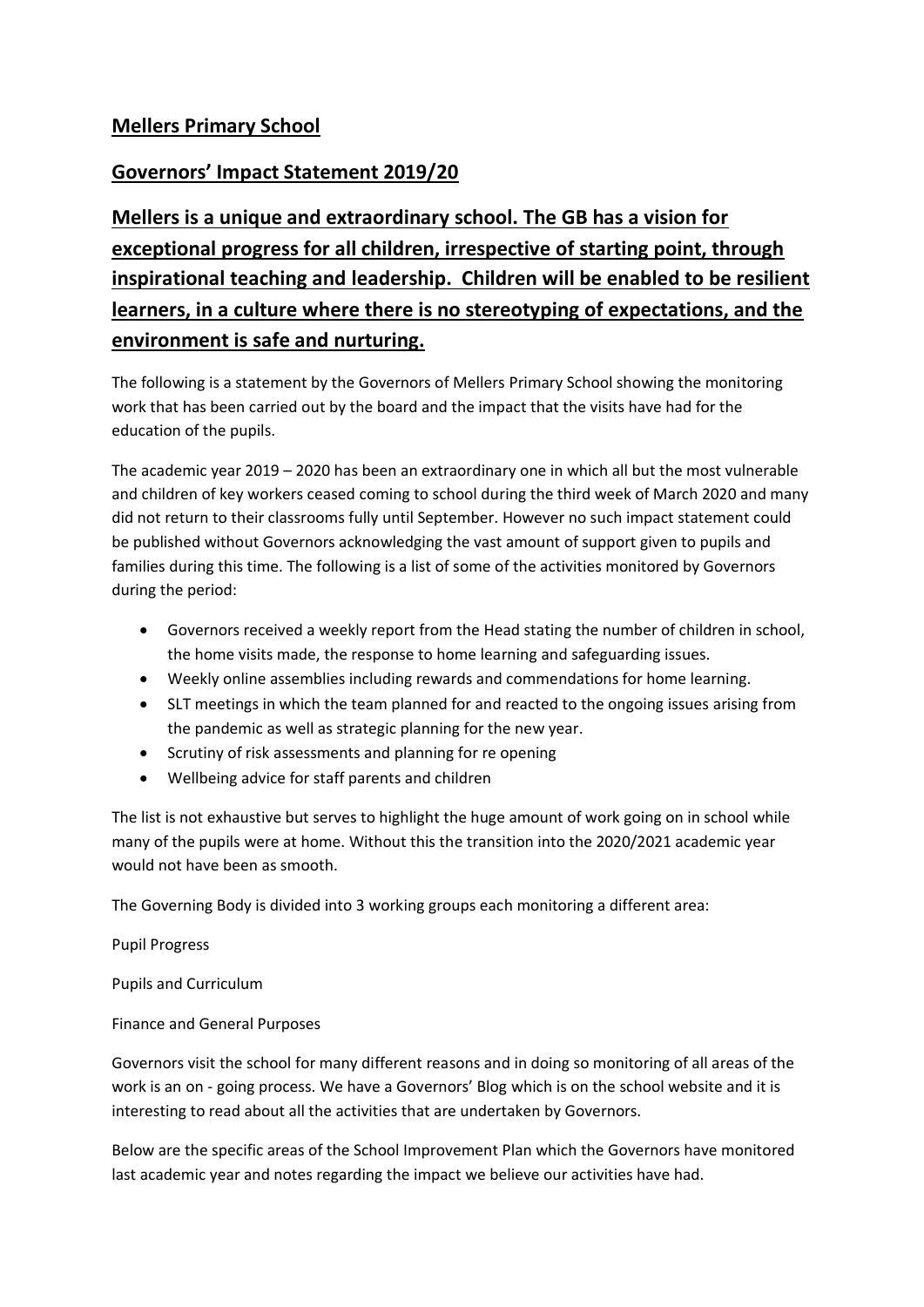## **Priority area 1: Quality of Education**

| <b>Improvement Area</b>                                                                                                                | <b>Activity</b>                                                                                                                                                       | Impact                                                                                                                                                                                                                                                                               |
|----------------------------------------------------------------------------------------------------------------------------------------|-----------------------------------------------------------------------------------------------------------------------------------------------------------------------|--------------------------------------------------------------------------------------------------------------------------------------------------------------------------------------------------------------------------------------------------------------------------------------|
| To ensure that a robust curriculum<br>is in place, which fully reflects the<br>Mellers vision for our community                        | Visit liked to STEM<br>subjects                                                                                                                                       | An Associate Governor was<br>appointed from the<br>Department of<br>Microbiology at the<br>University of Nottingham to<br>link with the subject lead                                                                                                                                 |
|                                                                                                                                        | <b>Several Governors</b><br>attended the<br>curriculum training<br>lead by Tom<br>Sherrington, National<br>expert on Curriculum<br>development                        | Governors gained an<br>understanding of what a<br>world class primary<br>curriculum should look like<br>and what we should be<br>aspiring to                                                                                                                                         |
| To provide aspirational education<br>so that all pupils with potential for<br>greater depth are given the<br>opportunity to achieve it | Governors received<br>reports from the<br><b>Assistant Head</b><br>leading on the<br>curriculum review                                                                | Governors understood the<br>curriculum review process<br>and felt assured that the<br>new curriculum was<br>appropriate for the school.<br>They know the focus for the<br>year was History and<br>Geography linking in to the<br>school and its historical and<br>geographic context |
|                                                                                                                                        | Governors<br>interviewed pupils in<br>order to understand<br>the maths curriculum<br>especially focussing<br>on the progress of<br>pupils working at<br>greater depth | Governors received first<br>hand feedback from pupils<br>and were assured that the<br>maths curriculum was<br>robust and challenging                                                                                                                                                 |
|                                                                                                                                        | The link Governor<br>visited school to<br>attend the visit from<br>the Power of Reading<br>consultant which<br>included talking to<br>pupils. She also                | Governors were assured<br>about the quality of reading<br>in the school which lead to<br>the high levels of progress<br>made by all pupils. They<br>also took on board the need<br>to do more work on                                                                                |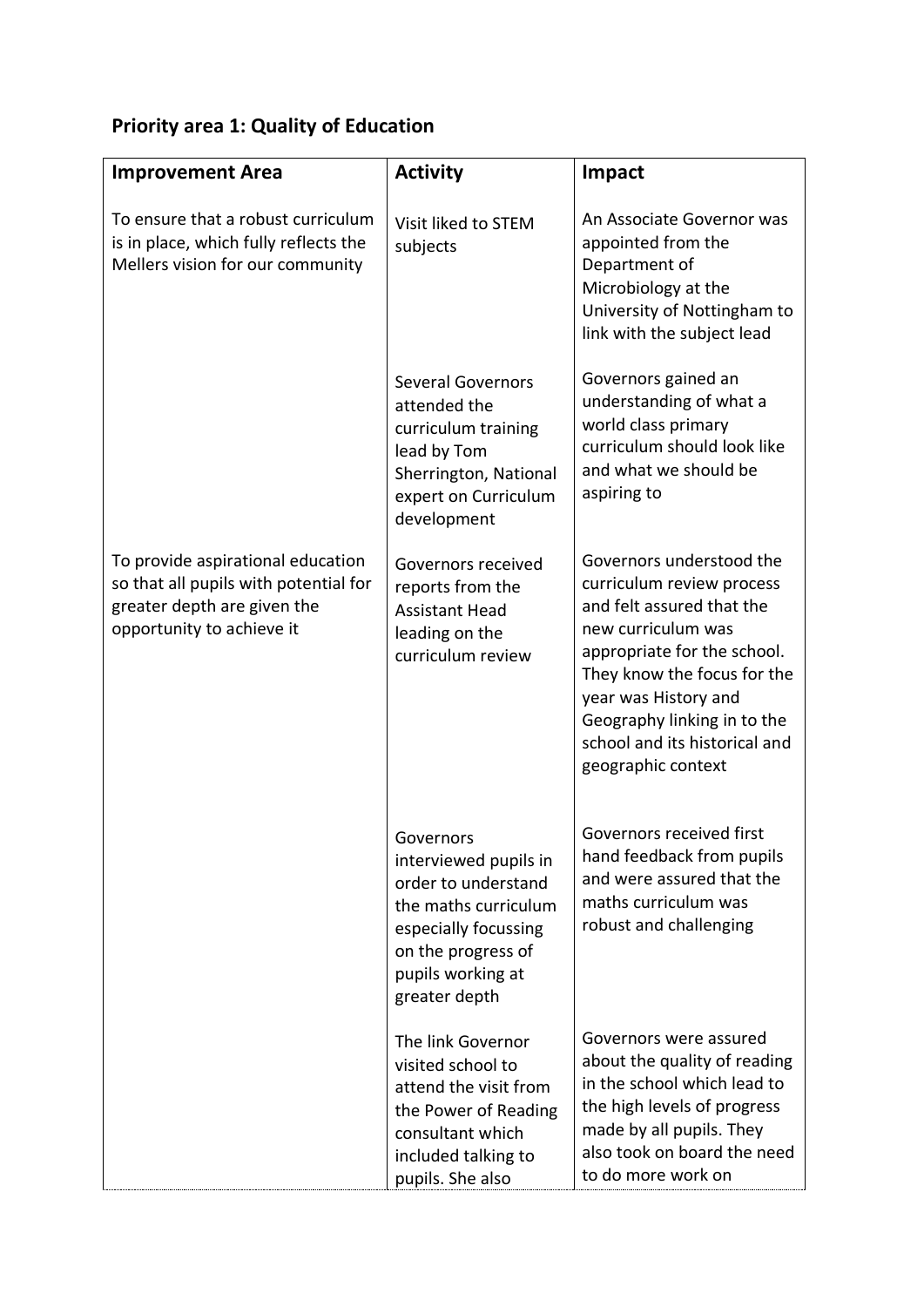|                                                                                                                   | attended a deep dive<br>into reading which<br>was conducted by a<br>team of external<br>advisors.                                                                                                                                                                              | phonics, re visiting the work<br>which had been done some<br>years previously. This lead<br>to staff INSET to update and<br>improve practice.                                                                          |
|-------------------------------------------------------------------------------------------------------------------|--------------------------------------------------------------------------------------------------------------------------------------------------------------------------------------------------------------------------------------------------------------------------------|------------------------------------------------------------------------------------------------------------------------------------------------------------------------------------------------------------------------|
|                                                                                                                   | The link Governor for<br>PE met with the<br>subject lead to better<br>understand the<br>delivery of a high<br>quality sports<br>curriculum which was<br>linked to the health<br>and well being of the<br>pupils                                                                | Governors were assured<br>that pupils had a full<br>sporting curriculum,<br>including swimming for all<br>which was ensuring that<br>they had a love of sporting<br>activity and its linked to<br>health and wellbeing |
| <b>Priority Area 2:</b>                                                                                           | At the Finance<br><b>Committee Governors</b><br>received a<br>presentation on the<br>lease of 30 ipads for<br>the school. This was<br>agreed as it<br>represented better<br>value for money and<br>the school could<br>continue to use the<br>existing stock whilst<br>viable. | Greater numbers of<br>children would have access<br>to the ipads and they would<br>serve to enhance and<br>enrich the curriculum                                                                                       |
| <b>Behaviour and Attitudes</b><br>To ensure that the Mellers culture<br>remains positive, happy and<br>respectful | Governors meet with<br>pupils as often as<br>possible to get direct<br>feedback                                                                                                                                                                                                | Governors are assured that<br>pupils are truly happy and<br>positive about their<br>education and therefore<br>make the maximum<br>amount of progress                                                                  |
|                                                                                                                   | Governors supported<br>the launch of the new<br><b>RSE</b> curriculum                                                                                                                                                                                                          | Governors are assured that<br>pupils are given the<br>statutory curriculum and<br>that parents are fully<br>informed in a sensitive way                                                                                |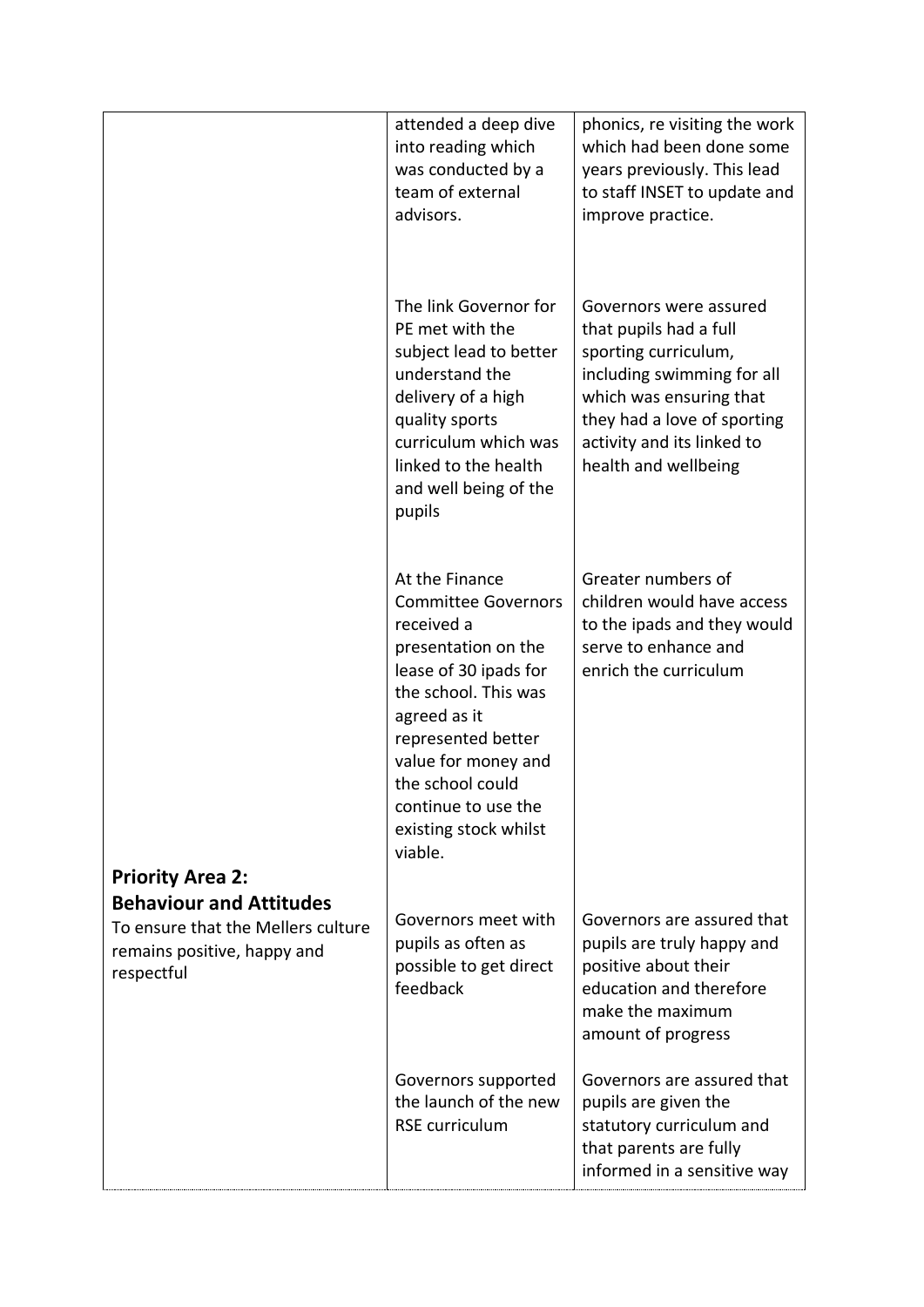| <b>Priority Area 3:</b><br><b>Personal Development</b>                                                 | Governors continue<br>to agree finance for<br>such projects as A<br>Place to Be and In<br>Harmony                                                                                                                                          | Children and parents are<br>supported emotionally to<br>deal with difficulties and<br>are thus able to achieve<br>their full potential.                                                              |
|--------------------------------------------------------------------------------------------------------|--------------------------------------------------------------------------------------------------------------------------------------------------------------------------------------------------------------------------------------------|------------------------------------------------------------------------------------------------------------------------------------------------------------------------------------------------------|
| To ensure that every member of<br>the Mellers community is aiming<br>to be 'the best that they can be' | At Pupil Progress<br>meetings Governors<br>received feedback on<br>results and asked<br>questions to clarify<br>and deepen their<br>understanding. They<br>discussed. In<br>particular the<br>progress and<br>attainment of boys at<br>KS1 | A greater emphasis was<br>placed on this cohort,<br>particularly around EAL<br>issues with extra support<br>being brought in to upskill<br>staff so they felt confident<br>to support the pupils     |
|                                                                                                        | The link Governor for<br>SEND met with the<br>SEND coordinator on<br>a number of occasions<br>to ensure that pupils<br>were getting the full<br>support according to<br>their level of need.                                               | Governors felt confident<br>that our SEND pupils were<br>making at least good<br>progress from their starting<br>points with many pupils far<br>exceeding expectations'                              |
|                                                                                                        | Governors supported<br>the restructuring of<br>the SEND staffing in<br>order to encourage<br>staff development                                                                                                                             | The restructured SEND<br>department is working very<br>well with staff saying that<br>referrals are being picked<br>up and actioned<br>immediately thus enabling<br>pupils to make good<br>progress. |